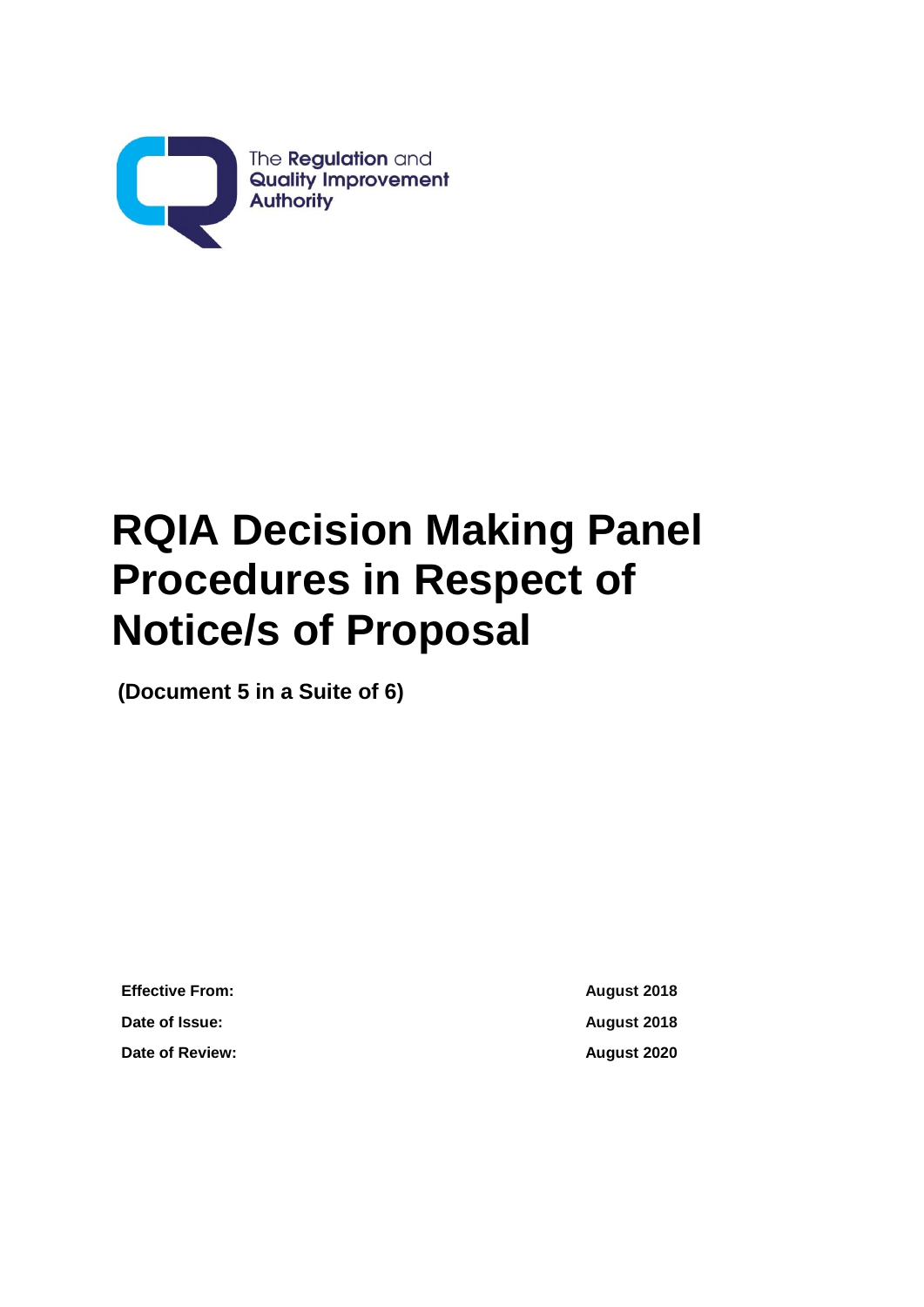## **Contents**

| 1. | <b>Introduction</b>                                   | 2 |
|----|-------------------------------------------------------|---|
| 2. | <b>Composition of the Decision Making Panel (DMP)</b> | 2 |
| 3. | <b>Written Representation</b>                         | 3 |
| 4. | <b>Procedure</b>                                      | 3 |
|    | Setting up the DMP                                    | 3 |
|    | <b>DMP</b> Meeting                                    | 4 |
|    | Decision of the DMP                                   | 4 |
|    | Reporting on the Outcome of Representation            | 4 |
| 5. | <b>Appeals to the Care Tribunal</b>                   | 5 |
|    |                                                       |   |

## **List of Appendices**

|            |                                                                                    | Page |
|------------|------------------------------------------------------------------------------------|------|
| Appendix 1 | <b>Core Terms of Reference</b>                                                     | 6    |
| Appendix 2 | <b>Associated Templates</b>                                                        | 8    |
| Template 1 | Acknowledging Receipt of Written Representation Letter                             | 9    |
| Template 2 | Template for Report of the Decision Making Panel<br>Regarding Notice/s of Proposal | 10   |
| Template 3 | DMP Decision Letter - Representation Not Upheld                                    | 11   |
| Template 4 | DMP Decision Letter – Representation Upheld                                        | 12   |
| Template 5 | DMP Decision Letter – No Representation Made –<br>Implementing Proposal            | 13   |
| Template 6 | DMP Decision Letter - No Representation Made - Not<br><b>Adopting Proposal</b>     | 14   |

## **Page**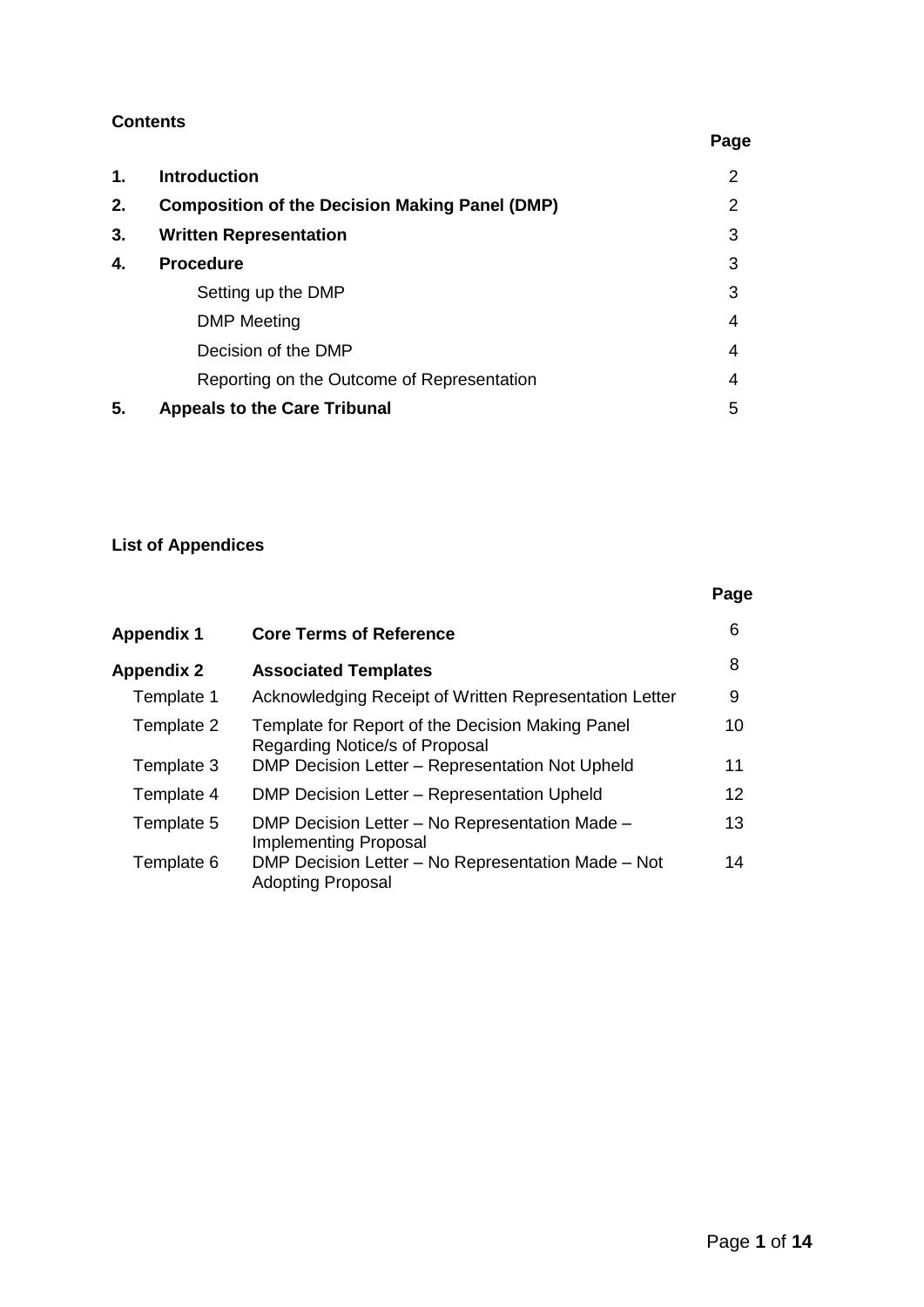## **1. Introduction**

- 1.1. These procedures should be read as part of a suite of documents regarding enforcement action taken by RQIA that includes:
	- RQIA Enforcement Policy (Document 1 in a Suite of 6)
	- RQIA Enforcement Procedures (Document 2 in a Suite of 6)
	- RQIA Enforcement Review Panel Procedures in Respect of Written Representation Regarding Improvement Notice/s (Document 3 in a Suite of 6)
	- RQIA Enforcement Review Panel Procedures in Respect of Written Representation Regarding Failure to Comply Notice/s (Document 4 in a Suite of 6)
	- RQIA Decision Making Panel Procedures in Respect of Urgent Procedures (Document 6 in a Suite of 6)
- 1.2. This procedure outlines the process to be followed by RQIA's Decision Making Panel (DMP) in respect of Notices of Proposal.
- 1.3. In line with Standing Order 3, a DMP will be convened by RQIA when:
- 1.4. RQIA has issued a Notice of Proposal to refuse or cancel the registration of an establishment or agency. (If representation is received this will be reviewed by the panel).
- 1.5. Representation is received regarding a Notice of Proposal to vary, remove or impose an additional condition. (A DMP is not required unless representation is received)
- 1.6. This procedure does not outline the process to be followed in respect of an Order made by a lay magistrate (formerly justice of the peace). (Ref to RQIA Decision Making Panel Procedures in Respect of Urgent Procedures)
- 1.7. This procedure must be adhered to by all staff and RQIA Board members.

## **2. Composition of the DMP**

2.1. Membership of a DMP convened to consider a written representation to be consist of RQIA Chief Executive (or Deputy) plus two Panel members to be drawn for either from RQIA's board or external experts who have relevant experience in healthcare regulation.

Prior to the commencement of the Panel meeting, a Chairperson will be nominated and agreed by Panel members.

- 2.2. The Director (or a nominated deputy) will be in attendance to present the case and to answer any questions in respect of the matter under consideration.
- 2.3. The Complaints and Representations Manager will provide administrative support to the DMP.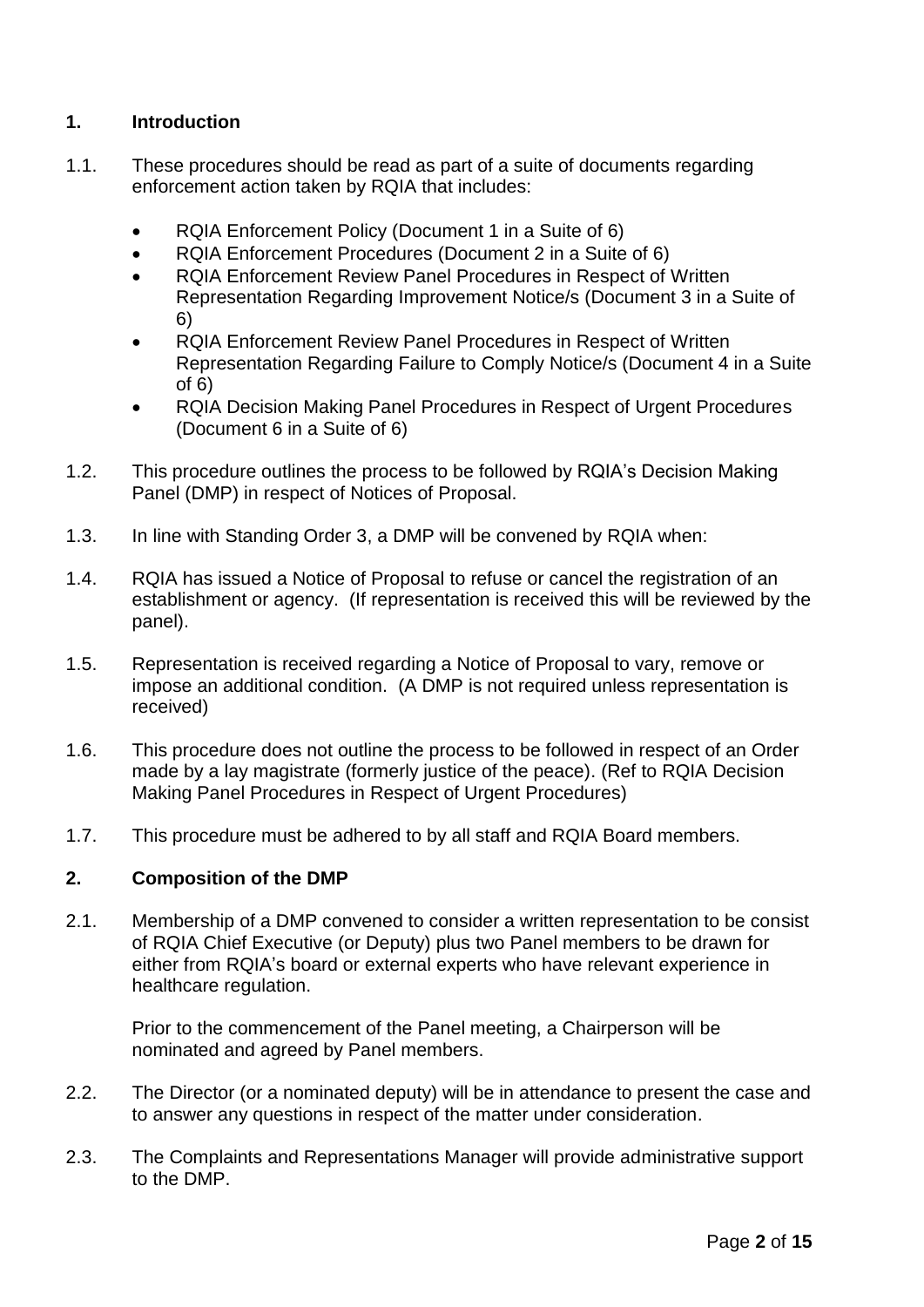## **3. Written Representation**

- 3.1. A Registered Person/Applicant should make a written representation regarding a Notice of Proposal using the template provided (Template in procedure) to RQIA's Chief Executive.
- 3.2. Written representation must be received within 28 days of the Notice of Proposal being served.
- 3.3. If the written representation is submitted using the incorrect template, the Chief Executive or his/her nominated deputy may write to the Registered Person/Applicant seeking an appropriate submission on the relevant template.
- 3.4. The Chief Executive or his/her nominated deputy will also determine whether an issue raised within the representation constitutes a complaint against RQIA as defined within RQIA's Complaints Policy. If so, the Chief Executive or his/her nominated deputy will initiate those procedures.

## **4. Procedure**

## **Setting up the Panel**

- 4.1. Any written representation received following the issue of a Notice of Proposal will be acknowledged in writing within two working days. (Template 1)
- 4.2. The Director will advise the Chief Executive or his/her nominated deputy when a Notice of Proposal has been issued. The Chief Executive or his/her nominated deputy should be notified on the day of issue.
- 4.3. The Chief Executive or his/her nominated deputy will advise the Complaints and Representations Manager who will convene a DMP. RQIA should await 28 days to allow for representation to be received.
- 4.4. If a Notice of Proposal is served to refuse or cancel registration, a DMP will always be convened, even when no representation has been received
- 4.5. The Director and relevant Assistant Director, relating to the service, will be informed of the date of the panel meeting. The Director will ensure that all relevant documentation relating to the Notice of Proposal is made available to the DMP.
- 4.6. The DMP will be convened by the Complaints and Representations Manager who will contact panel members and supply them with papers ahead of the meeting.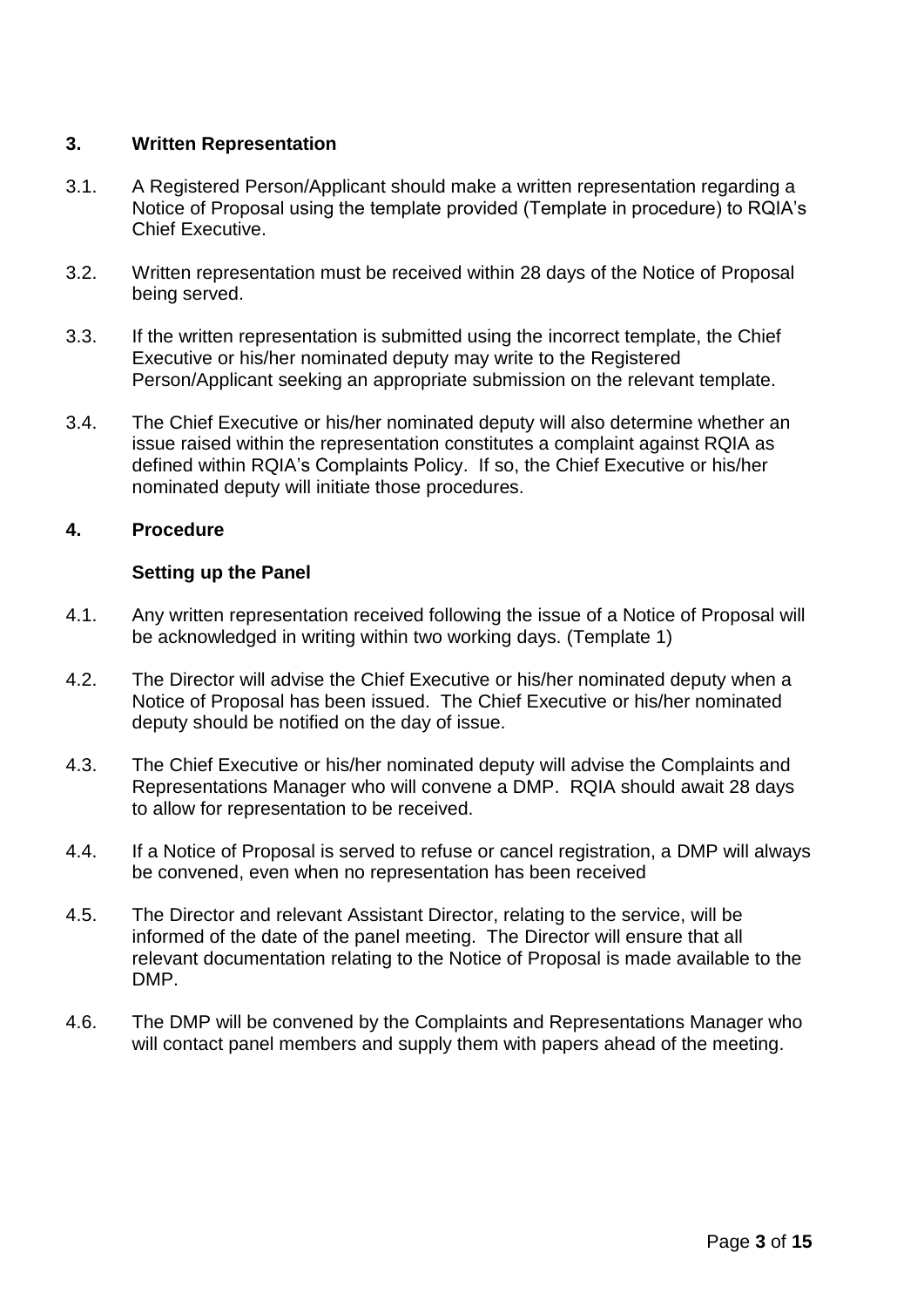## **DMP Meeting**

- 4.7. The chair of the DMP will be a panel member appointed as per 2.1.
- 4.8. The chair of the DMP will ensure that the panel determines the terms of reference for the panel. A guide to draft terms of reference for consideration by the panel is attached at Appendix 1.
- 4.9. Where applicable, the DMP will review the correspondence from the Registered Person/Applicant and will identify individual points of representation.
- 4.10. The Director will present the case to the panel, providing clarity on any issues when required.
- 4.11. If the DMP determines that legal advice is required, this advice may be sought by the chair of the panel.
- 4.12. The DMP may consult and interview any relevant RQIA staff as necessary to ascertain the context of any fact and/or process regarding the issue of the notice or to obtain any further relevant information that might assist the Panel.
- 4.13. The DMP's decisions will be documented against each term of reference.
- 4.14. The DMP will document against all individual points identified as representation made by the Registered Person/Applicant. (Template 2)
- 4.15. The outcome of the DMP will be communicated to the Registered Person/Applicant within 28 days of the issue of the acknowledgement letter and will be accompanied by the report of the DMP's decision. (Template 3 or 4)
- 4.16. The DMP may also make recommendations to the Chief Executive or his/her nominated deputy.
- 4.17. The Director will inform the Board of RQIA of the outcome of the panel's decision at the next Board meeting.

## **Decision of the DMP**

- 4.18. The Panel's outcome decision will be as follows:
	- RQIA's decision is not to adopt the proposal; or
	- RQIA's decision is to implement the matters within the notice of proposal and a notice of decision is served.

## **Reporting on the Outcome of Representation**

4.19. When a DMP has been convened to decide whether to implement the matters within the notice of proposal to refuse or cancel registration and no representation has been received, the outcome of the panel will be documented in the letter to the Registered Person/Applicant. (see 4.18 above) (Template 5 or 6)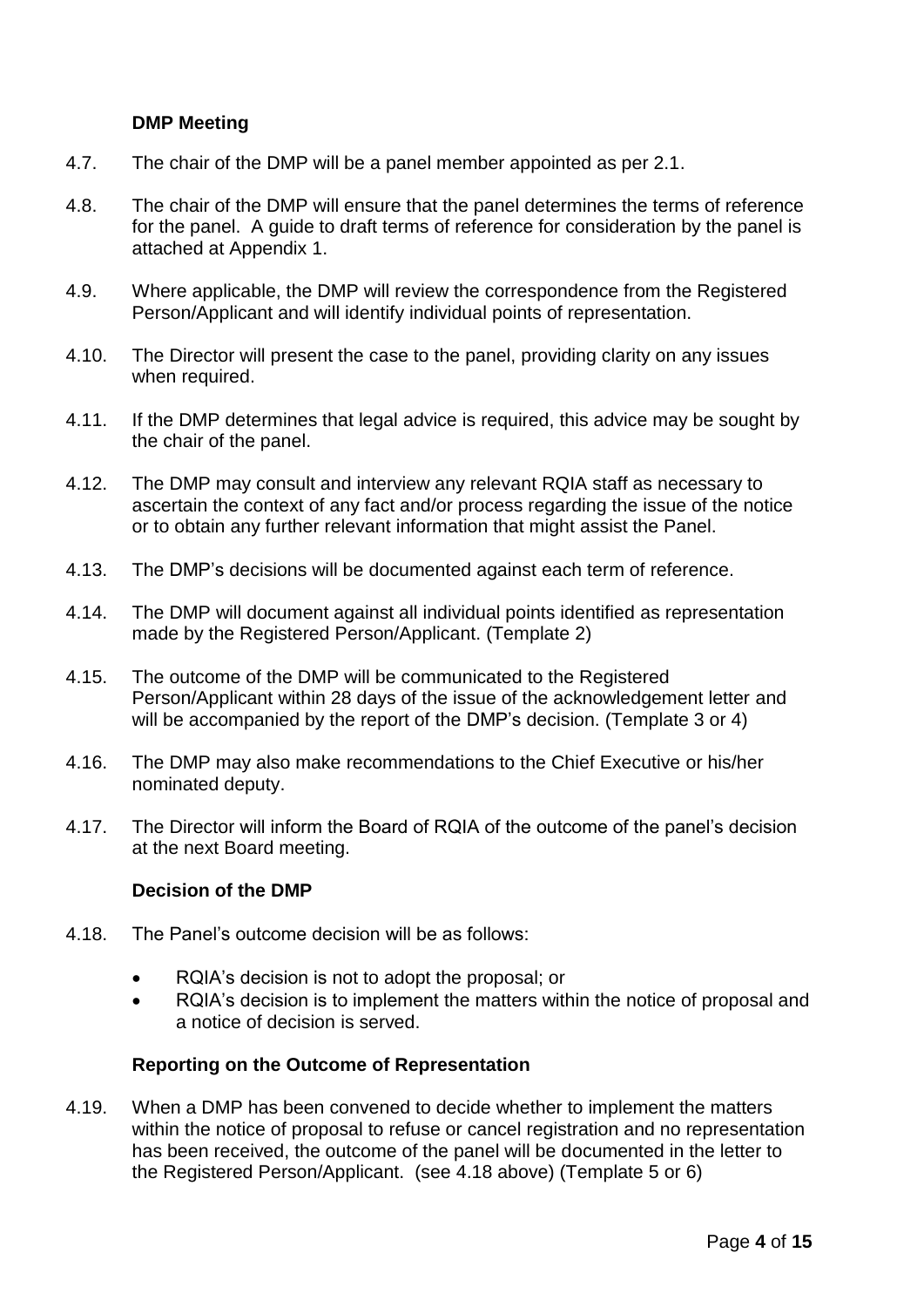- 4.20. When a DMP has been convened and representation has been received, the DMP decision will be documented in the report of the DMP (Template 2) and sent with a covering letter to the Registered Person/Applicant.
- 4.21. The outcome will be either:
	- If the representation is not upheld, RQIA should:
		- o Issue the notice of decision.
		- o Confirm the panel's decision in writing to the Registered Person/Applicant with the report of the DMP attached.
	- If the representation is upheld, RQIA should:
		- o Confirm the panel's decision in writing to the Registered Person/Applicant.
		- o Remove the Notice of Proposal from the current Enforcement Activity page on RQIA's website (excluding children's).
		- o Inform relevant stakeholders of the DMP's decision.

## **5. Appeals to the Care Tribunal**

- 5.1. Registered Person/Applicant/s have the right of appeal to the Care Tribunal following the issue of a Notice of Decision by RQIA which has either been refused, cancelled, varied or placed conditions on registration under Article 20 of the 2003 Order.
- 5.2. Contact details for the Care Tribunal are as follows:

The Care Tribunal 2nd Floor Royal Courts of Justice Chichester Street Belfast BT1 3JF

Tel: 0300 200 7812

Email: [tribunalsunit@courtsni.gov.uk](mailto:tribunalsunit@courtsni.gov.uk)

- 5.3. Any appeal by the Registered Person/Applicant must be brought no more than 28 days after the serving on him of the notice of decision.
- 5.4. A decision by RQIA to cancel the registration of a Registered Person, vary, remove or impose an additional condition shall not take effect until an appeal is determined or abandoned or if no appeal is brought until the expiration of 28 days from service of the notice of decision.
- 5.5. All Notice/s of Decision to refuse to register an establishment or agency will take effect from the date of service.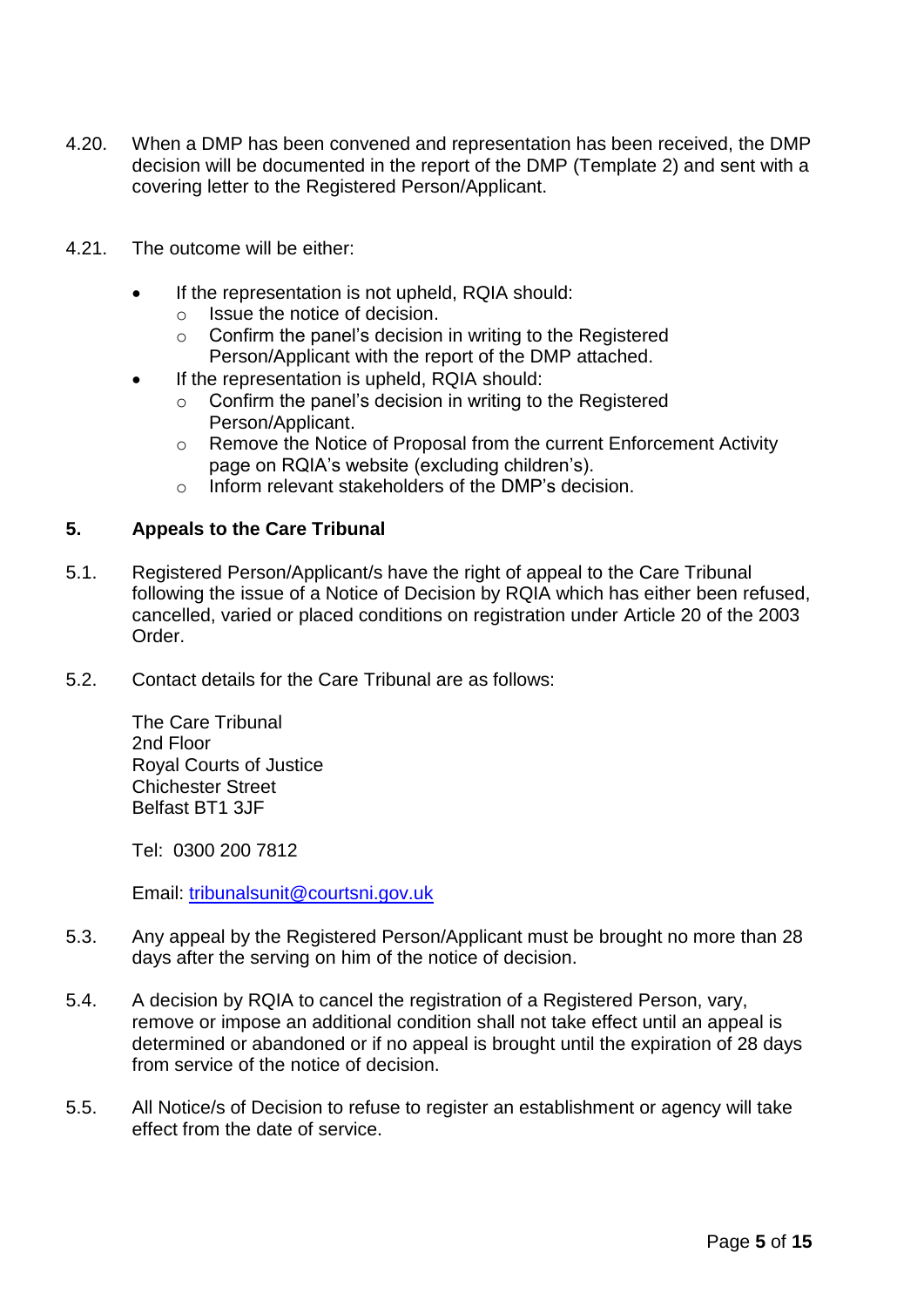5.6. If conditions are placed on a registration prior to the service being registered and the applicant notifies RQIA in writing (before the expiration of the period mentioned in paragraph (5)(a)) that he does not intend to appeal, the decision will take effect when the notice is served. (Ref Article 18(2) of the Health and Personal Social Services (Quality, Improvement and Regulation) (Northern Ireland) Order 2003).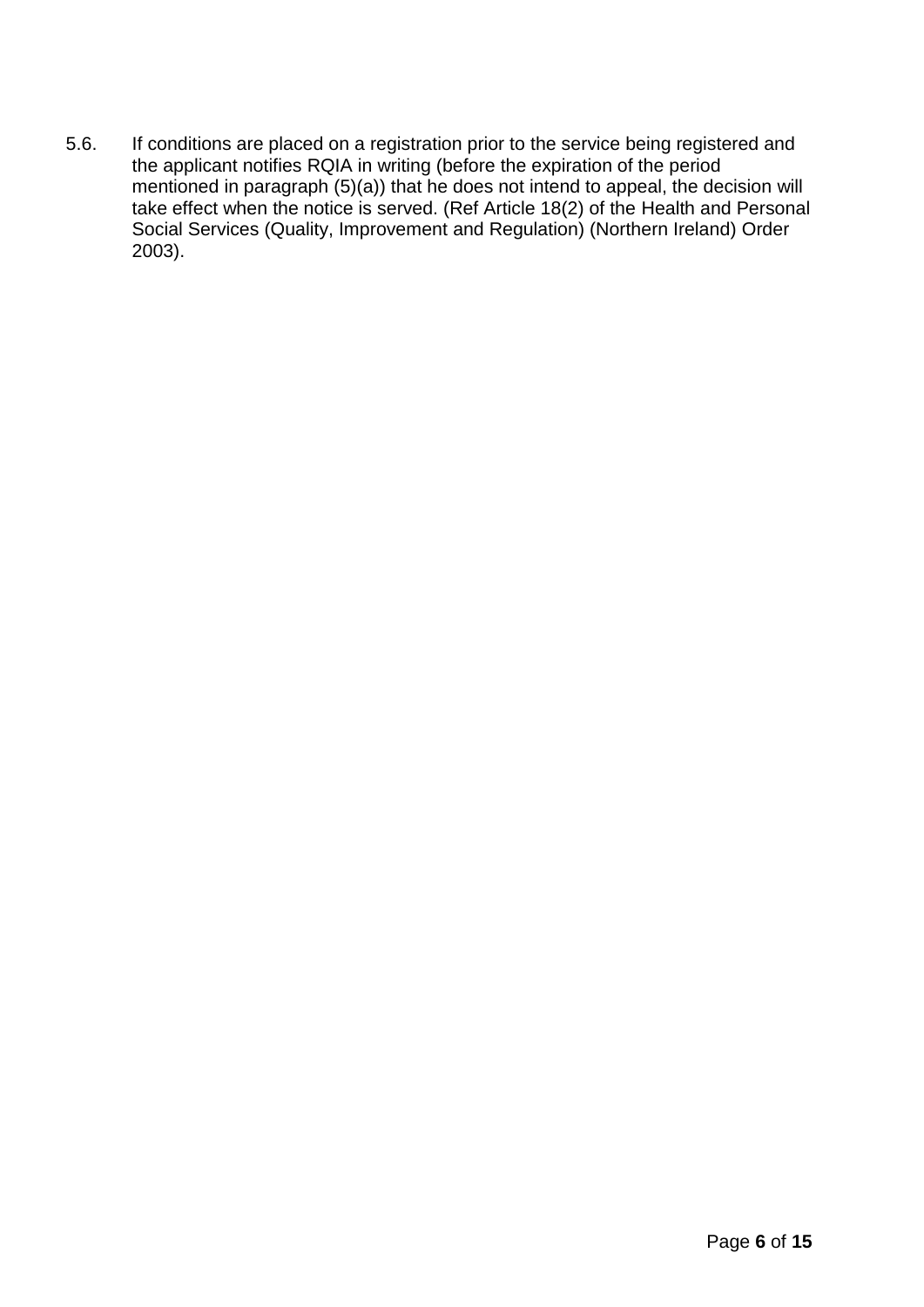## **Core Terms of Reference**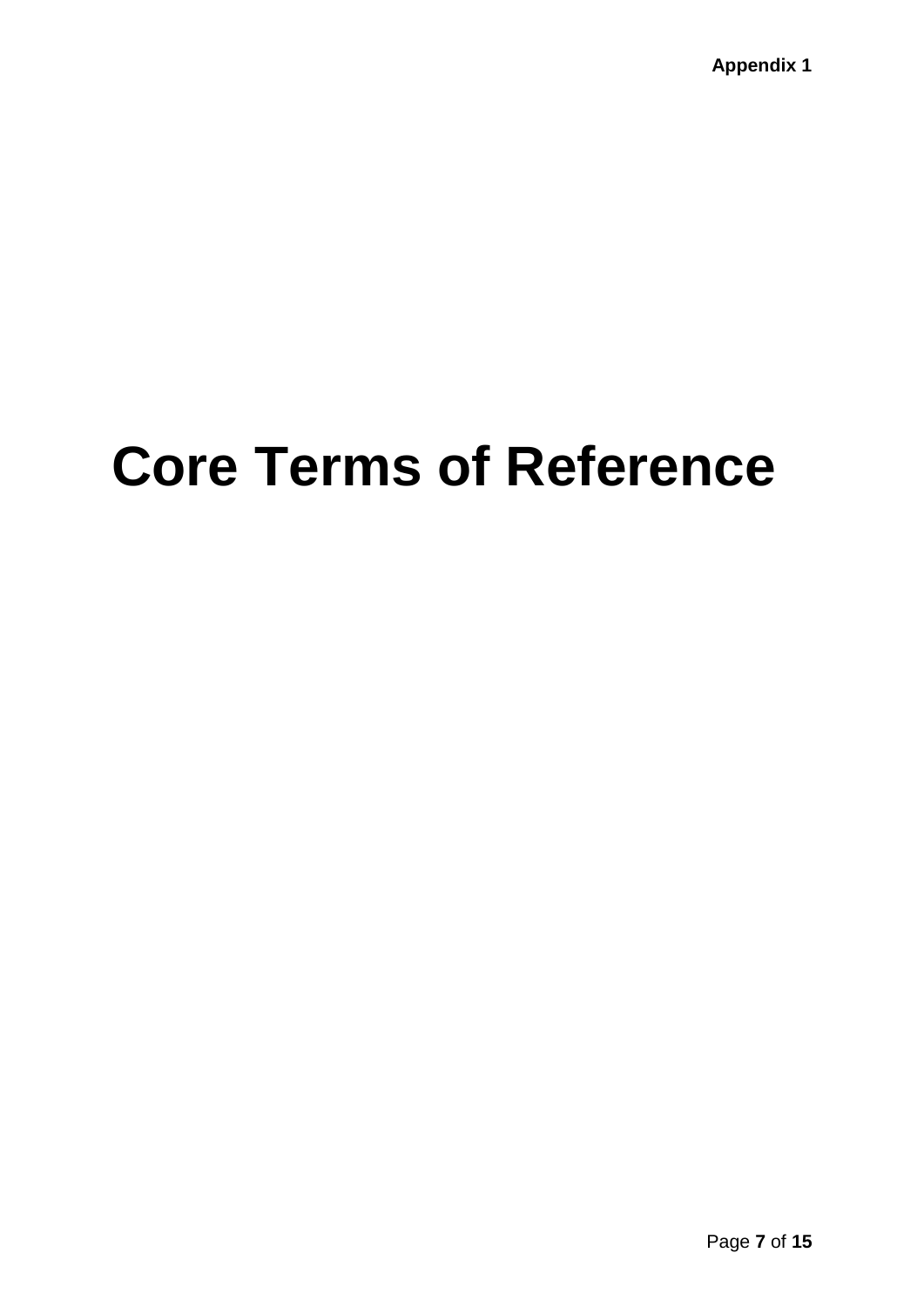## **Core Terms of Reference**

The chair of the DMP is responsible for establishing the terms of reference at the outset of the panel's work. The terms of reference may vary depending on the content of each individual representation.

The DMP should consider whether -

- The Notice of Proposal has been issued in line with RQIA's Enforcement Policy and Procedures.
- The Notice of Proposal has been appropriately served on the Registered Person/Applicant.
- There are sufficient grounds based on the information available to validate that the issue of the notice was fair, reasonable and proportionate.
- The Notice of Proposal references the regulations which have been breached.
- When representation has been made, each of the points of representation should be considered.
- There are any recommendations arising from the review Panel's findings that will be referred to the RQIA Chief Executive or his/her nominated deputy.

This list is not exhaustive, rather it is a guide for Decision Making Panels.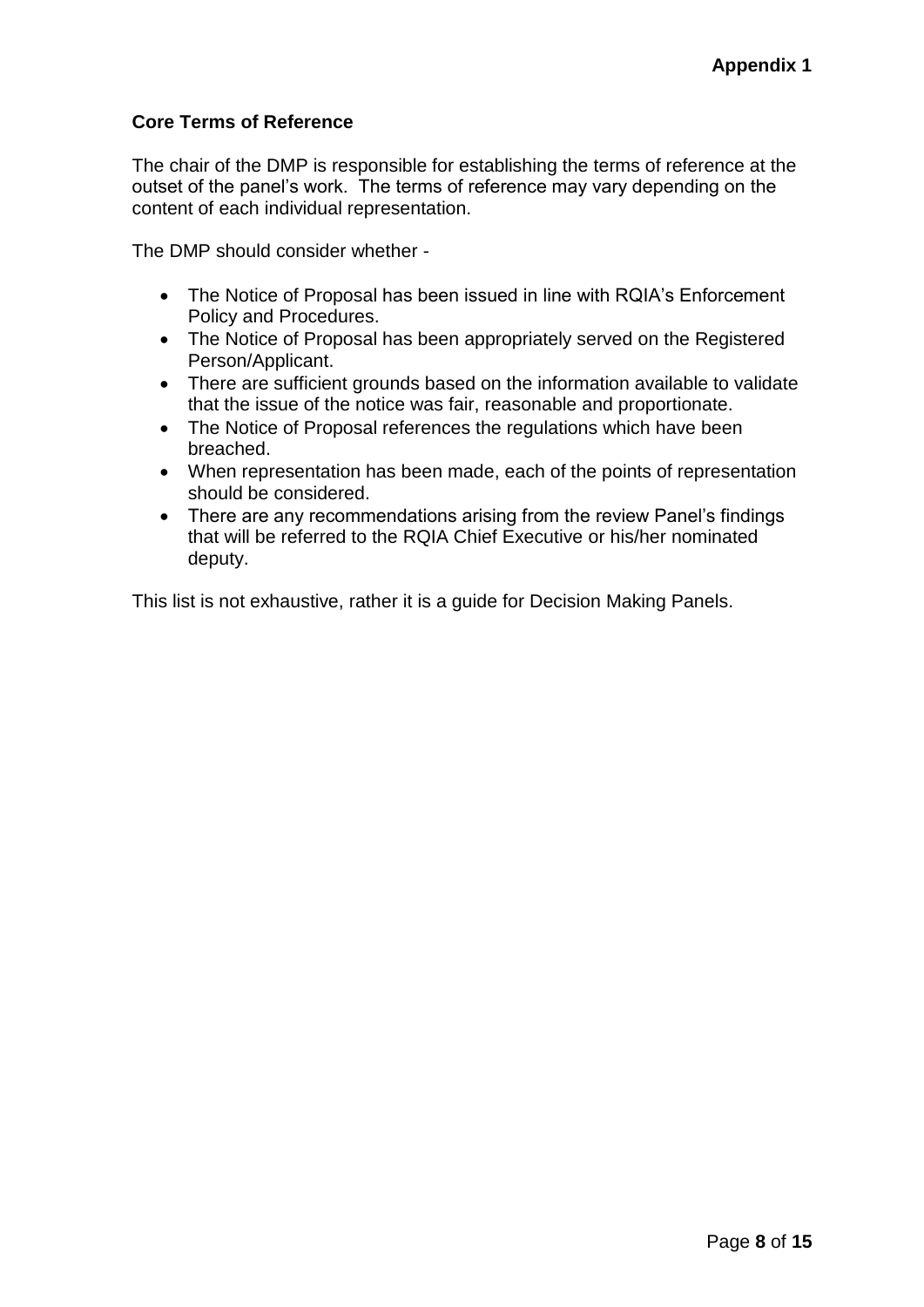# **Associated Templates**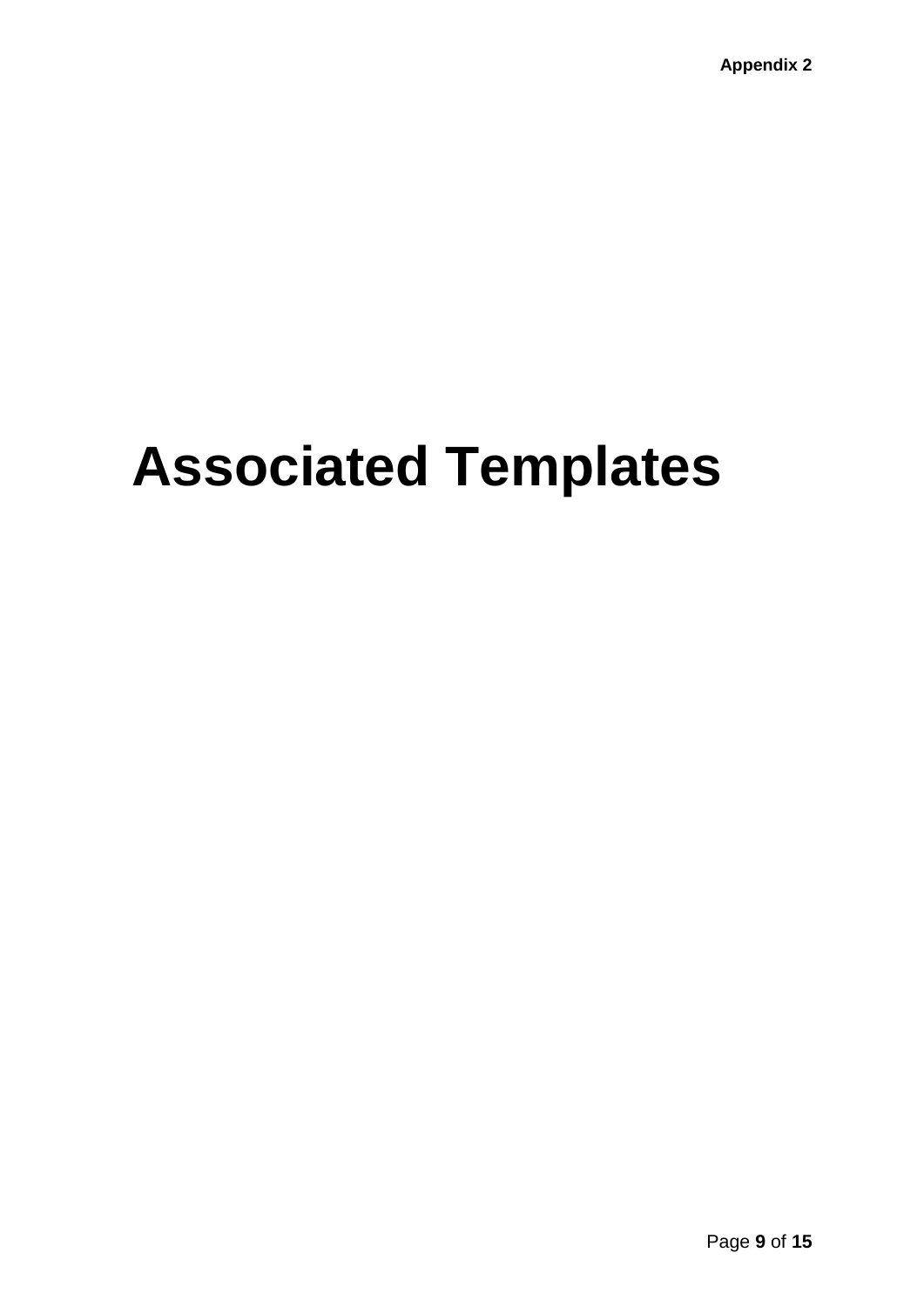*Date*

*Name and address of Registered Person/Applicant*

Dear

*Name of establishment/agency*

## **Confirmation of receipt of written Representation Re: Notice/s of Proposal.**

## **NOP Ref:**

I write to acknowledge receipt of your written representation regarding the Notice/s of Proposal which was issued to you on *(insert date)*.

A Decision Making Panel will be convened to consider your representation and review the Notice/s of Proposal served on you.

I will write to you again within 28 days to advise you of the decision of the Decision Making Panel.

Yours sincerely

## **Chief Executive**

- cc: Director Assistant Director
- bcc: Chair of the DMP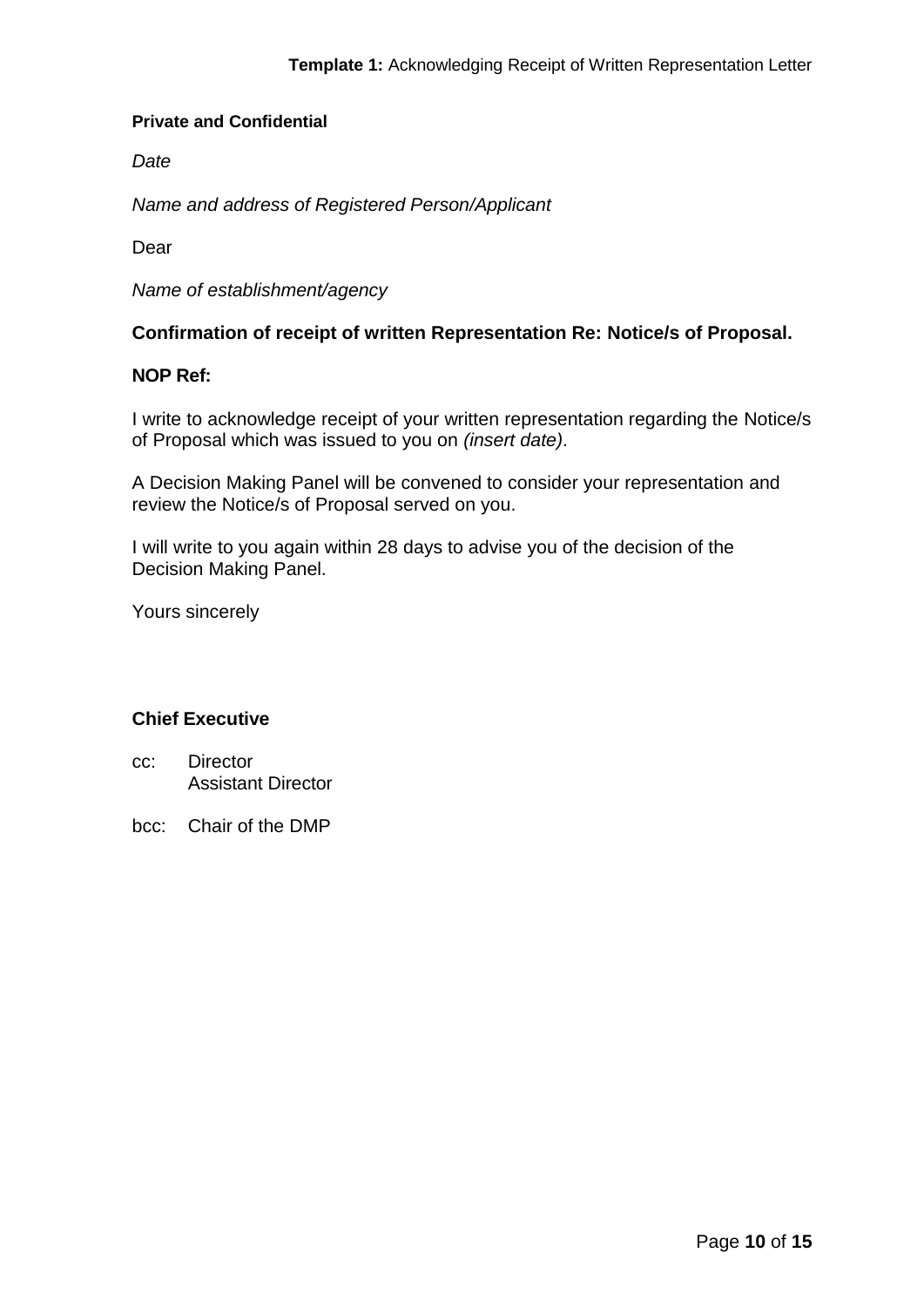## **THE REGULATION AND QUALITY IMPROVEMENT AUTHORITY**

## **REPORT OF DECISION MAKING PANEL**

| Name of Registered Establishment or<br>Agency:                                                                                                                                                                                                                                              | <b>NOP Ref:</b>    |  |  |  |
|---------------------------------------------------------------------------------------------------------------------------------------------------------------------------------------------------------------------------------------------------------------------------------------------|--------------------|--|--|--|
| <b>Name of Registered Person/Applicant:</b>                                                                                                                                                                                                                                                 | <b>Issue Date:</b> |  |  |  |
| Regulation and Quality Improvement Authority (RQIA) confirms that a RQIA<br>Decision Making Panel (DMP) met on (insert date) and decided to uphold/not<br>uphold (delete as necessary) the representation(s) you made regarding a<br>Notice of Proposal issued on (insert date) as follows: |                    |  |  |  |
|                                                                                                                                                                                                                                                                                             |                    |  |  |  |
|                                                                                                                                                                                                                                                                                             |                    |  |  |  |
| The Panel should indicate whether each element of the representation is upheld<br>or not upheld and provide a response on each.                                                                                                                                                             |                    |  |  |  |
|                                                                                                                                                                                                                                                                                             |                    |  |  |  |
|                                                                                                                                                                                                                                                                                             |                    |  |  |  |
|                                                                                                                                                                                                                                                                                             |                    |  |  |  |
| <b>Chair of the Panel</b>                                                                                                                                                                                                                                                                   |                    |  |  |  |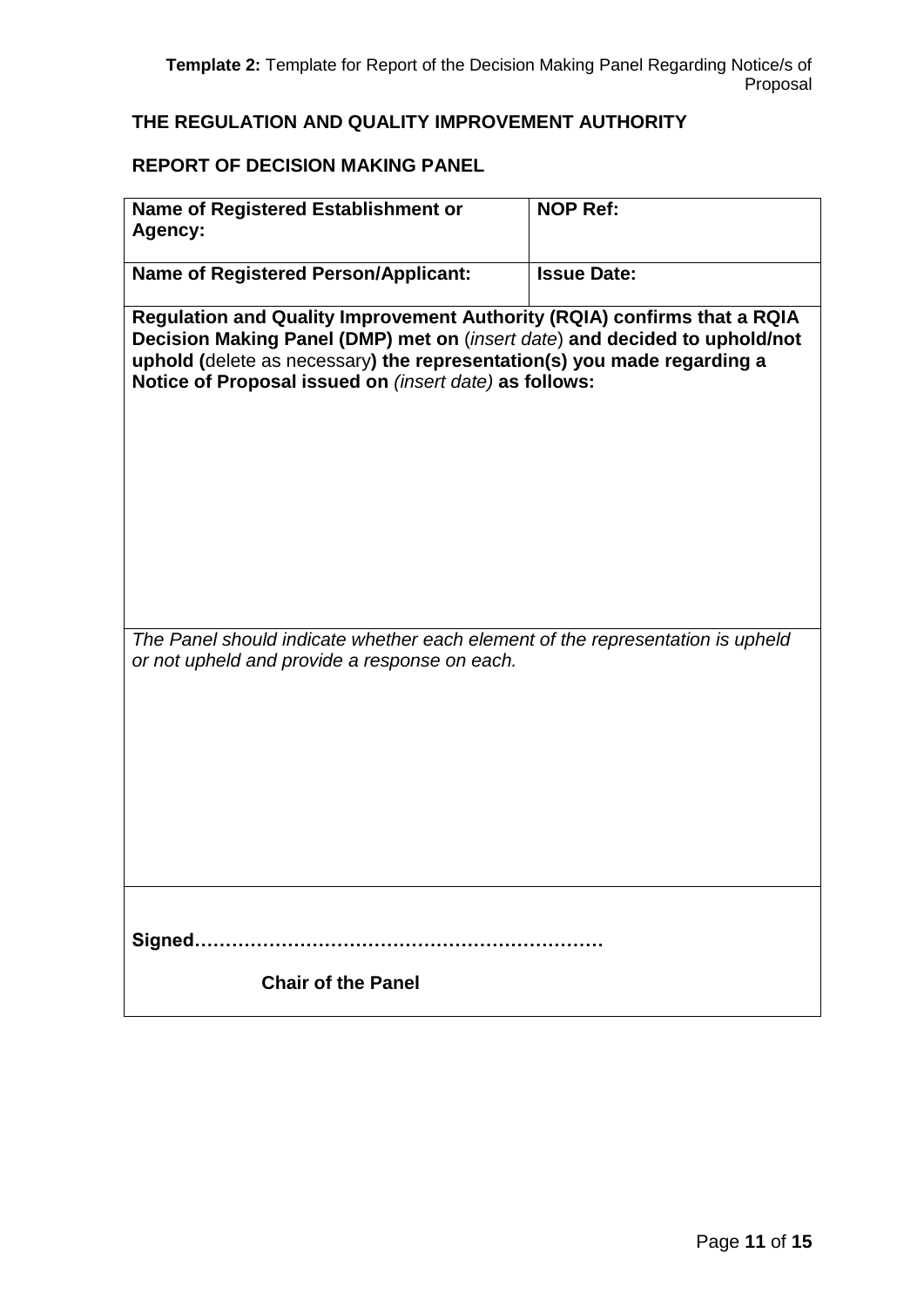*Date* 

*Name and address of Registered Person*

Dear

*Name of establishment/agency*

## **Confirmation of Outcome of Notice of Proposal Representation**

## **NOP Ref**

I refer to previous correspondence sent to you on *(insert date)* to acknowledge the Regulation and Quality Improvement Authority's (RQIA) receipt of your written representation regarding the Notice/s of Proposal issued to you on *(insert date)*.

In this correspondence, I confirmed that I would convene a Decision Making Panel (DMP) that would consider your representation and would review the Notice/s of Proposal served on you on (*insert date*).

The DMP has considered your written representation and decided that your representation has not been upheld. You should now have received the Notice of Decision, along with details of your right of appeal to the Care Tribunal.

It should be noted that continued noncompliance may lead to further enforcement action. It should also be noted that failure to comply with some regulations is considered to be an offence and RQIA has the power under regulations to prosecute for specified offences.

If you wish to discuss this decision you should contact (*insert Director and/or relevant assistant director*) who will arrange to meet with you.

Yours sincerely

#### **Chief Executive**

cc Director Assistant Director Communications Manager

#### bcc: Chair of the DMP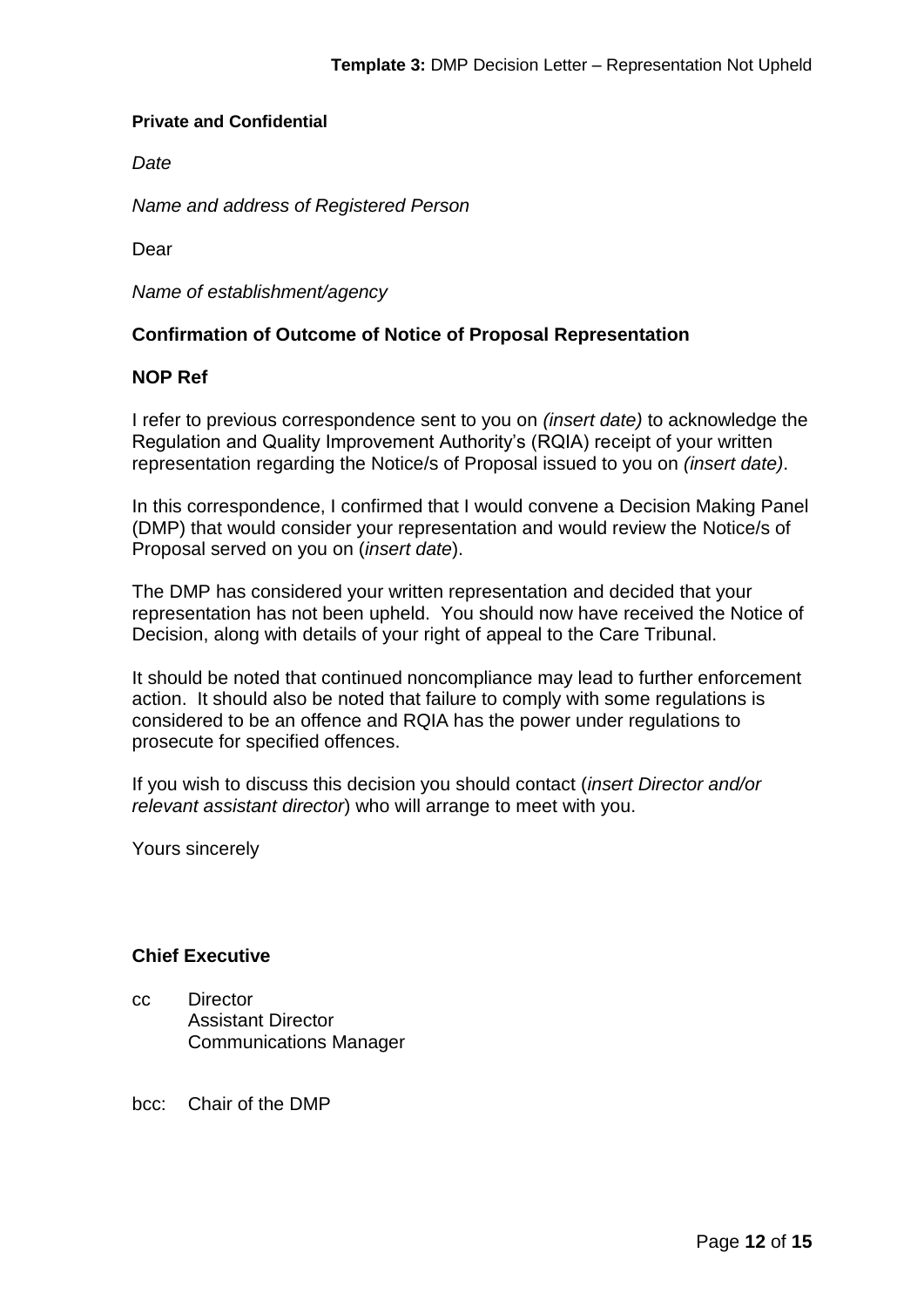*Date* 

*Name and address of Registered Person/Applicant*

Dear

*Name of establishment/agency*

## **Notice of Decision Making Panel**

## **NOP Ref:**

I refer to previous correspondence sent to you on *(insert date)* to acknowledge the Regulation and Quality Improvement Authority's (RQIA) receipt of your written representation regarding the Notice/s of Proposal issued to you on *(insert date)*.

In this correspondence, I confirmed that I would convene a Decision Making Panel (DMP) that would consider your representation and would review the Notice of Proposal served on you.

The DMP has considered your written representations dated *(insert date)* and decided that the grounds of your representation/s have been upheld and RQIA's decision is not to adopt the Notice of Proposal

The DMP's reasons for reaching this decision are detailed in the attached report of the DMP.

(Need to insert a statement to acknowledge error and apology, as appropriate: this may include in part a general statement and a statement to reflect the specific circumstances related to the notice and establishment/agency).

If you wish to discuss this decision you should contact (*insert relevant Director and/or relevant assistant director*) who will arrange to meet with you.

Yours sincerely

## **Chief Executive**

cc Director Chair of RQIA Board Communication Manager CEO of all HSCTs/DoH/HSCB/Other relevant Stakeholders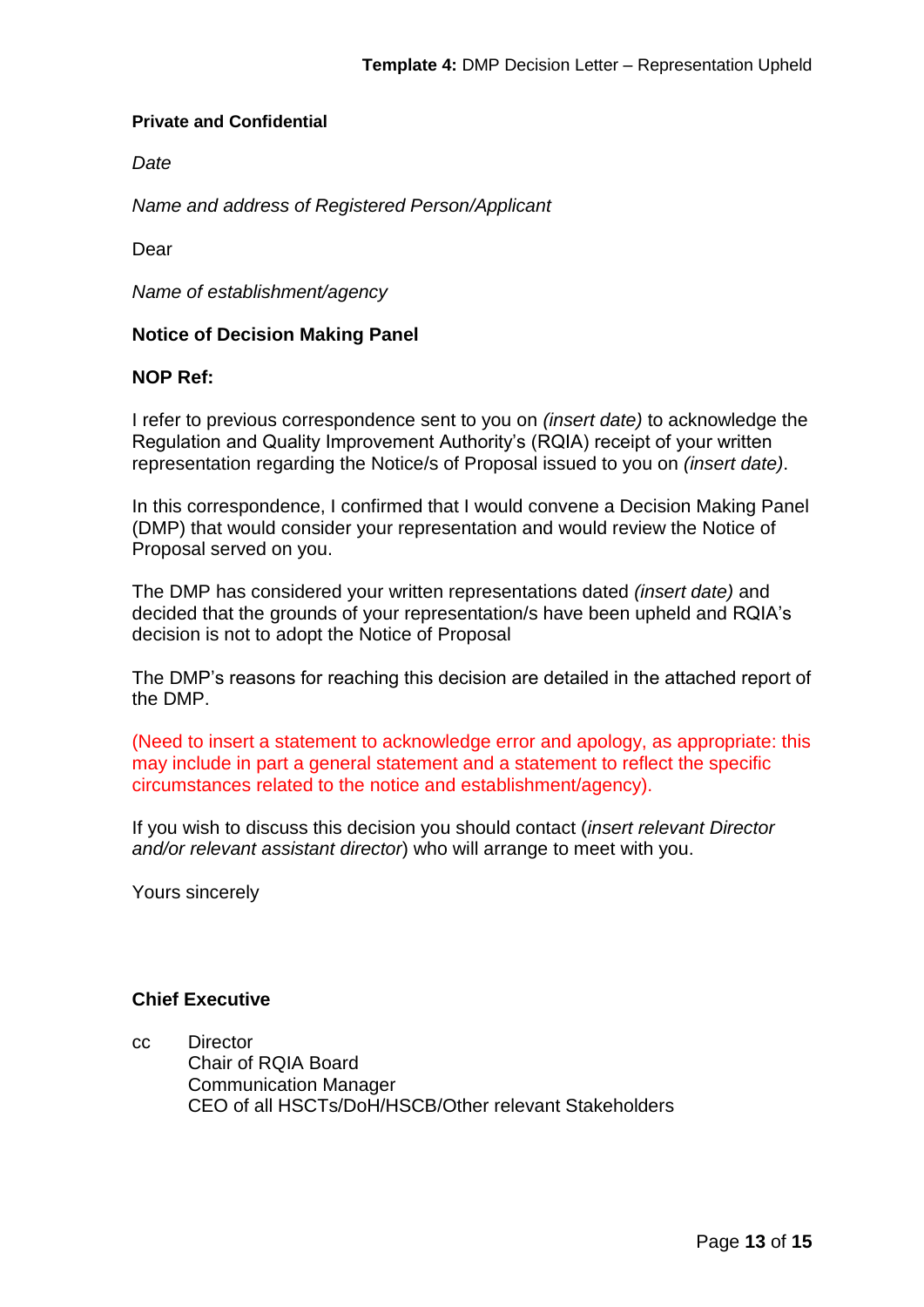*Date* 

*Name and address of Registered Person/ Applicant*

Dear

*Name of establishment/agency*

## **Notice of Decision Making Panel**

## **NOP Ref:**

In line with RQIA's Enforcement Procedure, a Decision Making Panel (DMP) has been convened to review the Notice/s of Proposal served on you.

I can advise that the DMP has now met and the DMP's decision is to implement the proposal. You should now have received the Notice of Decision, along with details of your right to appeal to the Care Tribunal.

If you wish to discuss this decision you should contact (*insert rDirector and/or relevant assistant director*) who will arrange to meet with you.

Yours sincerely

## **Chief Executive**

- cc: Director Assistant Director Communications Manager
- bcc: Chair of the DMP